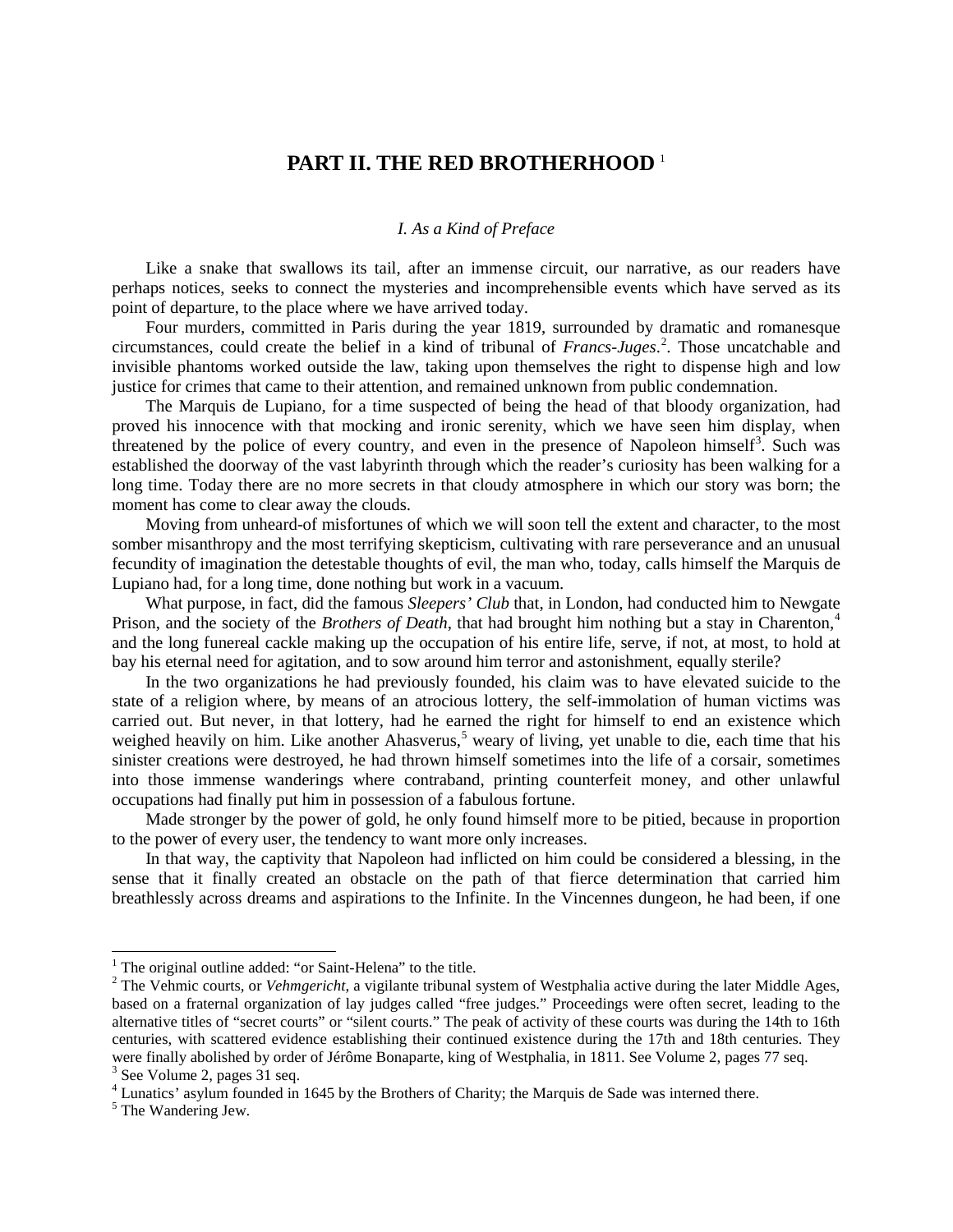can speak this way, *forced to sit down,* to gather his thoughts, and what's more, in the person of the Prince Bevillacqua—the man we now know as Comte de Montalvi—he had met a friend.

Let's be clear about that—with the composition of his mind and his character, Lupiano couldn't really be anyone's friend. He was one of those souls without a peer, who must go through life alone. But the man from Genoa, his companion in captivity, had become an admirer, a confident, a blind follower. He spoke his thoughts aloud before that man, to bring them to complete maturity and to control their value. To sum up, it seemed to the Marquis that he had gained a third arm the day that it had been agreed between Bevillacqua and him that they should be united together, and that henceforth they would never leave each other's company.

Having spent a great deal of time in secret societies, it was at first on the side of politics that the man from Genoa had tried to turn the destructive instincts and the appetite for moral anarchy that he has found so strongly developed in Lupiano. At first, Lupiano had seemed disposed to follow him in that path. He was indignant about that fashion of European gendarmerie that, following the Imperial despotism, seemed to constitute the Sovereigns of the North and almost immediately after the release from Vincennes, obliged by his unfortunate duel with General de Chandeville <sup>[6](#page-1-0)</sup> to leave Paris and France, it was toward Germany, where there was then a great excitement about liberal ideas, that he directed his steps.

But that excursion to the other side of the Rhine had ended in great disappointment for him. In the *Deutscher Bund*, [7](#page-1-1) the *Burschenschaft*, [8](#page-1-2) the *Arminia[9](#page-1-3)* and the *Black Knights*, [10](#page-1-4) he had encountered nothing but empty and mystic professors, noisy students, swallowers of tankards of beer, some ambitious people, a great number of fools, and shifty informers. For wanting to put a little order into the ideas of the German democrats, and to make the Teutonic transcendent verbosity which had deafened him pass into the domain of action, he had finally ended by being mistaken for a Russian agent. Disgusted with these powerless conspiracies without a future, he decided to go to Hamburg, and from there, embark for South America.

Leaving the country at the moment when Napoleon's return from the Island of Elba<sup>[11](#page-1-5)</sup> was again putting in question everything that the abdication of 1814 had seemed to decide, Lupiano went to assist Simon Bolivar in New Grenada, and, for some time, as he had confided to Lefebvre, he had served as Chief of Staff beside the hero of the Colombian Insurrection. But he grew tired of that war, the end of which one could not predict, and, still accompanied by the man from Genoa, he returned to Europe, however with a notable increase in his fortune, calculated at that time to be in the neighborhood of fifty million.

<span id="page-1-0"></span> $<sup>6</sup>$  See Volume 3, pages 170 seq.</sup>

<span id="page-1-1"></span><sup>7</sup> The German Confederation was an association of 39 German states in Central Europe, created by the Congress of Vienna in 1815 to coordinate the economies of separate German-speaking countries and to replace the former Holy Roman Empire, which had been dissolved in 1806. Most historians have judged the Confederation to have been weak and ineffective, as well as an obstacle to the creation of a German nation-state. The Confederation collapsed due to the rivalry between the Kingdom of Prussia and the Austrian Empire.

<span id="page-1-2"></span><sup>&</sup>lt;sup>8</sup> One of the traditional student fraternities founded in the 19th century inspired by liberal and nationalistic ideas. It was significantly involved in the March Revolution and the unification of Germany. After the formation of the German Empire in 1871, they faced a crisis, as their main political objective had been realized.<br><sup>9</sup> The Catholic Students Society Arminia was one of Germany's oldest Catholic male student societies. It was

<span id="page-1-3"></span>founded on 6 November 1863 at the University of Bonn. The name was chosen in reference to Arminius, the chief of the Cherusci who drove the Romans out of Germany and thus became a symbol of the not yet unified fatherland. In 1865 Arminia, among four other Catholic corporations, became the founder of the *Kartellverband katholischer deutscher Studentenvereine* (KV), Germany's second oldest umbrella organization of Catholic male student societies.

<span id="page-1-4"></span> $10$  An ancient German body of knights whose existence is traced back as far as the time of King Arthur, and who, in the absence of a strict and impartial administration of justice, had banded together to help the oppressed, aid the distressed and correct wrongs done. Their device was, "Charity, Generosity, Justice."

<span id="page-1-5"></span><sup>&</sup>lt;sup>11</sup> The Hundred Days marked the period between Napoleon's return from exile on the island of Elba to Paris on 20 March 1815 and the second restoration of King Louis XVIII on 8 July 1815 (actually 110 days).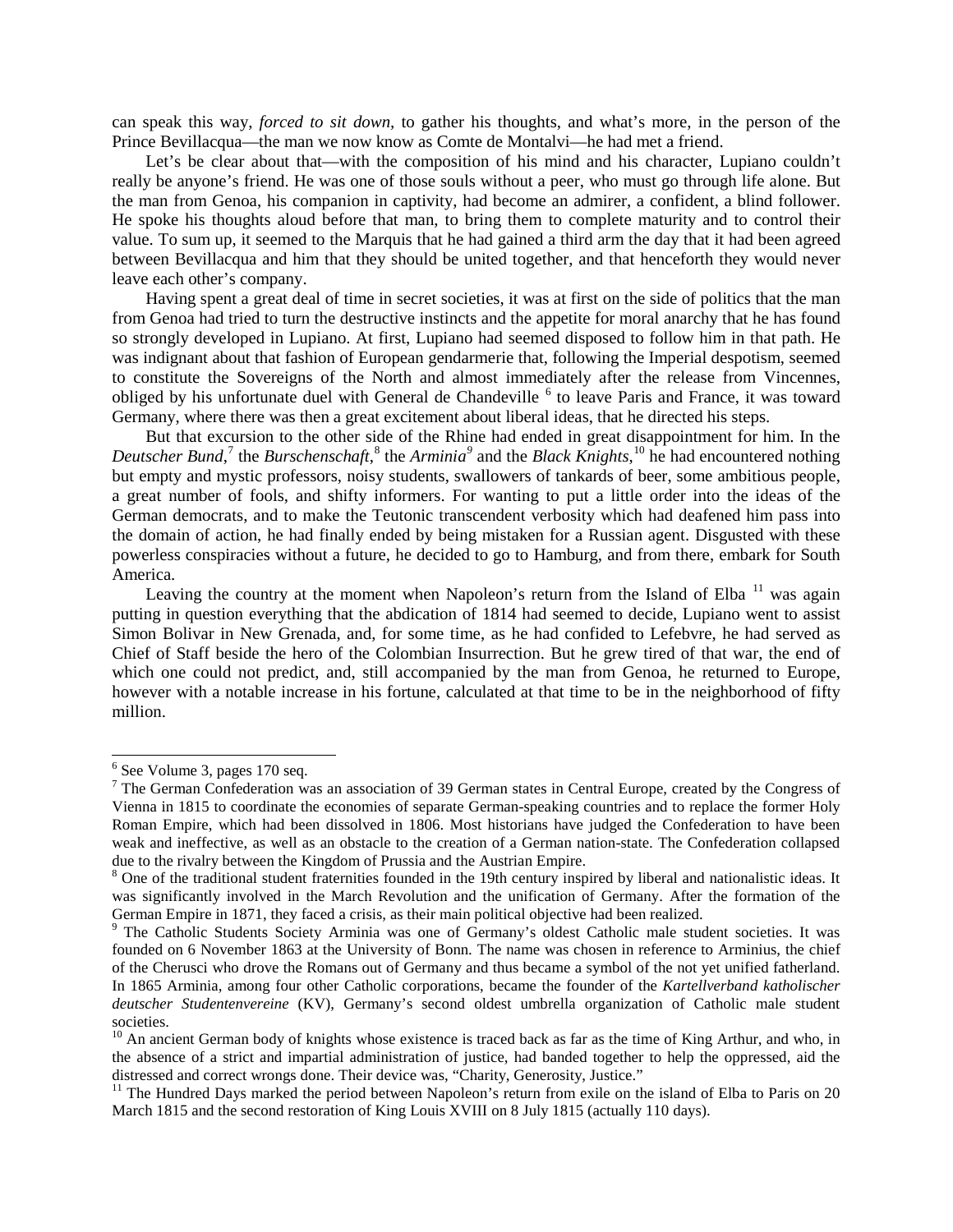His sojourn in Germany had been sterile. Passing into Westphalia, he had spent some time in Dortmund, formerly the principal seat of the famous *Vehmic Courts.* In that city's library, he had discovered the ancient rules of that bloody justice brought together under the title *Dortmund Code.* In reading them, he had concocted the idea of an association which was to have as a mission, to search out and punish the thousand and one crimes that had remained unknown and escaped the chastisements of official justice.

Counting on the fact that in Paris, the Great Whore, better than any other place in the world, he would get an abundant harvest of those anonymous misdeeds, it was there that the Marquis de Lupiano settle, while his friend Bevillacqua took the name Montalvi, toward the end of 1818. He had come to give a shape to his idea. A famous novelist<sup>[12](#page-2-0)</sup> appeared to have gotten wind of the Marquis' idea, and, under the title *History of the Thirteen,* in three short episodes, where unfortunately the progression of the interest appeared to be somewhat decreasing, he had seemed to want to show the work the *Red Brotherhood*, the origins of the name of which remained unknown to him. But in some ways, the famous storyteller was well informed. He was rather close to the truth in this passage from his preface:

*There was then in Paris, thirteen brothers who formed a group disregarding all of society and finding themselves together one evening like conspirators, not hiding any thought from one another, they used, turn by turn, a fortune like that of the Old Man of the Mountain,[13](#page-2-1) having their feet in all the drawing rooms, their hands in all the safes, their shoulders in the street, their heads near ears, and making everything serve their caprices without scruples.[14](#page-2-2)*

Monsieur de Balzac was still truthful when he showed that red was the costume of dark societies and when he noted the disbanding of their sinister society at around the time of Napoleon's death. But he

<span id="page-2-0"></span><sup>&</sup>lt;sup>12</sup> Honoré de Balzac (1799-1850). *L'Histoire des Treize* (1833-39) are three short novels concerned in part with the activities of a rich, powerful, sinister and unscrupulous secret society. While the deeds of The Thirteen remain frequently in the background, the individual stories are concerned with exploring various forms of desire. A tragic love story, *Ferragus* depicts a marriage destroyed by suspicion, revelations and misunderstanding. *The Duchess de Langeais* explores the anguish that results when a society coquette tries to seduce a heroic ex-soldier, while *The Girl with the Golden Eyes* offers a frank consideration of desire and sexuality. The director of the prestigious *Revue de Paris*, Rabou was Balzac's friend and published his novels in his magazine. Their mutual trust was such that Balzac entrusted him with the task of completing some of his unfinished novels after his death. Rabou uses Balzac's stories here both as a point of departure for his own story, and as a criticism of Balzac's work. For his critical aside, Rabou jumps from 1819, the time of his story at this point, to the time of the composition of *Le Cabinet Noir*, sometime before its first publication in 1848.<br><sup>13</sup> Nickname given to Rashid ad-Dïn Sinän (1132/1135-1192), legendary Grand Master of the Assassins and a

<span id="page-2-1"></span>central figure in the 3rd Crusade.<br><sup>14</sup> Rabou misquotes Balzac, whose foreword is actually much more detailed: *In the Paris of the Empire there were* 

<span id="page-2-2"></span>*found Thirteen men equally impressed with the same idea, equally endowed with energy enough to keep them true to it, while among themselves they were loyal enough to keep faith even when their interests seemed to clash. They were strong enough to set themselves above all laws; bold enough to shrink from no enterprise; and lucky enough to succeed in nearly everything that they undertook. So profoundly politic were they, that they could dissemble the tie which bound them together. They ran the greatest risks, and kept their failures to themselves. Fear never entered into their calculations; not one of them had trembled before princes, before the executioner's axe, before innocence. They had taken each other as they were, regardless of social prejudices. Criminals they doubtless were, yet none the less were they all remarkable for some one of the virtues which go to the making of great men, and their numbers were filled up only from among picked recruits. Finally, that nothing should be lacking to complete the dark, mysterious romance of their history, nobody to this day knows who they were. The Thirteen once realized all the wildest ideas conjured up by tales of the occult powers of a Manfred, a Faust, or a Melmoth; and to-day the band is broken up or, at any rate, dispersed. Its members have quietly returned beneath the yoke of the Civil Code; much as Morgan, the Achilles of piracy, gave up buccaneering to be a peaceable planter; and, untroubled by qualms of conscience, sat himself down by the fireside to dispose of blood-stained booty acquired by the red light of blazing towns.*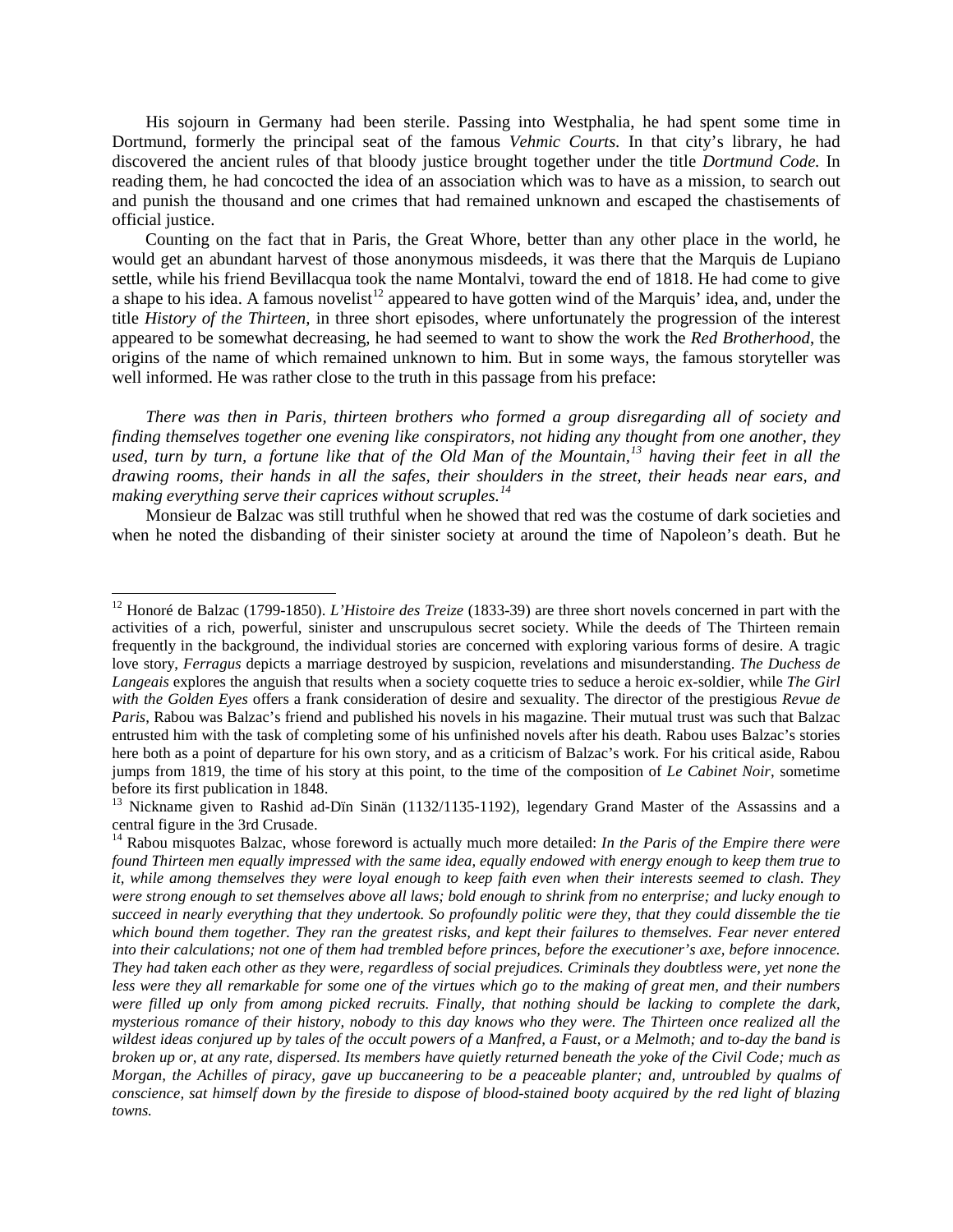shows himself less informed in claiming that the Red Brotherhood did not have a leader, <sup>[15](#page-3-0)</sup> and that only chance brought about their dispersion.

He also states that he knew almost little about the intimate secrets of the association. He forgot to speak about an extremely powerful lever that it had outside its own resources. Once that lever was suppressed, its existence became hardly believable, and without it, it could no longer exist or function. Finally, in presenting Lupiano's twelve *tools* as so many unknown poets, so many Manfreds, <sup>[16](#page-3-1)</sup> Fausts, <sup>[17](#page-3-2)</sup> and Melmoths,<sup>[18](#page-3-3)</sup> driven by the taste for *Asiatic pleasures* and by the horror of the platitudes of vulgar existence, the author of the *Human Comedy* manages to leave the real to approach with full sails the shores of fantasy.

From that point, faithful to his poetic writing so dear to ladies, given over to the incessant domination of those feminine interests to which he has sacrificed so much in his books, he becomes contemptuous of what he calls the stories of tunnels and cadavers, and instead of bloody dramas and novels full of terror which his readers must be waiting for, he is careful to invent, as he says, gentle adventures where the woman is radiant with beauty and virtue or where members of the stock exchange are the heroes. [19](#page-3-4)

This, one must understand, is the true novel of the Red Brotherhood, barely looked into previously, their story having been made insipid. To use a fashionable word, their real story is here in all its rawness and crudity.

Not only did the Red Brotherhood have a leader, they had a dictator, and that dictator was that pale sickly man with an almost ridiculous appearance who has revealed himself to us under many diverse identities before, until he incarnated himself in the personage of the Marquis de Lupiano.

Later the reader will recognize that it was not a matter of chance but a very sovereign and thoughtout act of his will that, shortly after the death of Napoleon on the island of Saint-Helena, he dispersed and annihilated the elements of the organization that he had formed. In that organization, there were not twelve poets. What he would have made of them, only the Good Lord might know! But here was a man of genius and superior will power who had not drawn his ideas of revolt against the social order either from the frenzied need of suffering, or from the vulgarities of existence. That man, that desperate man, that bloodied mocker, was Lupiano, who, believing that he had an account to settle with the horrible mockery of his destiny, had made for himself so many playthings with the laws of society and of justice, merely in order to escape confrontation with his thoughts.

As for the *Condottieri* <sup>[20](#page-3-5)</sup> that he employed, they were all men of action, terrible rogues, for the most part, since, before coming back to France, Lupiano had taken care to skim them off from almost all the jails in the universe.

He had hired these men, gave them a meager existence, ordered them to appear not to know each other, and by the ascendance of his genius, the strong discipline with which he had bent them to his will, the solidarity he had created, giving them all the same opportunities, he had generated a true feeling of

<span id="page-3-0"></span> <sup>15</sup> Somewhat untrue, since Balzac writes: *The aforesaid leader was still an apparently young man with fair hair and blue eyes, and a soft, thin voice which might seem to indicate a feminine temperament. His face was pale, his ways mysterious. He chatted pleasantly, and told me that he was only just turned forty. He might have belonged to any one of the upper classes. The name which he gave was probably assumed, and no one answering to his description was known in society. Who is he, do you ask? No one knows.*

<span id="page-3-1"></span>

<span id="page-3-2"></span><sup>&</sup>lt;sup>17</sup> Rabou must have had in mind Goethe's work (1829). <sup>18</sup> Gothic novel (1820) by Charles Maturin.

<span id="page-3-3"></span>

<span id="page-3-4"></span><sup>19</sup> Balzac writes: *When a writer has a true story to tell, he should scorn to turn it into a sort of puzzle toy, after the manner of those novelists who take their reader for a walk through one cavern after another to show him a dried-up corpse at the end of the fourth volume, and inform him, by way of conclusion, that he has been frightened all along* 

<span id="page-3-5"></span><sup>&</sup>lt;sup>20</sup> Leaders of the professional military free companies (or mercenaries) contracted by the Italian city-states and the Papacy from the late Middle Ages and throughout the Renaissance.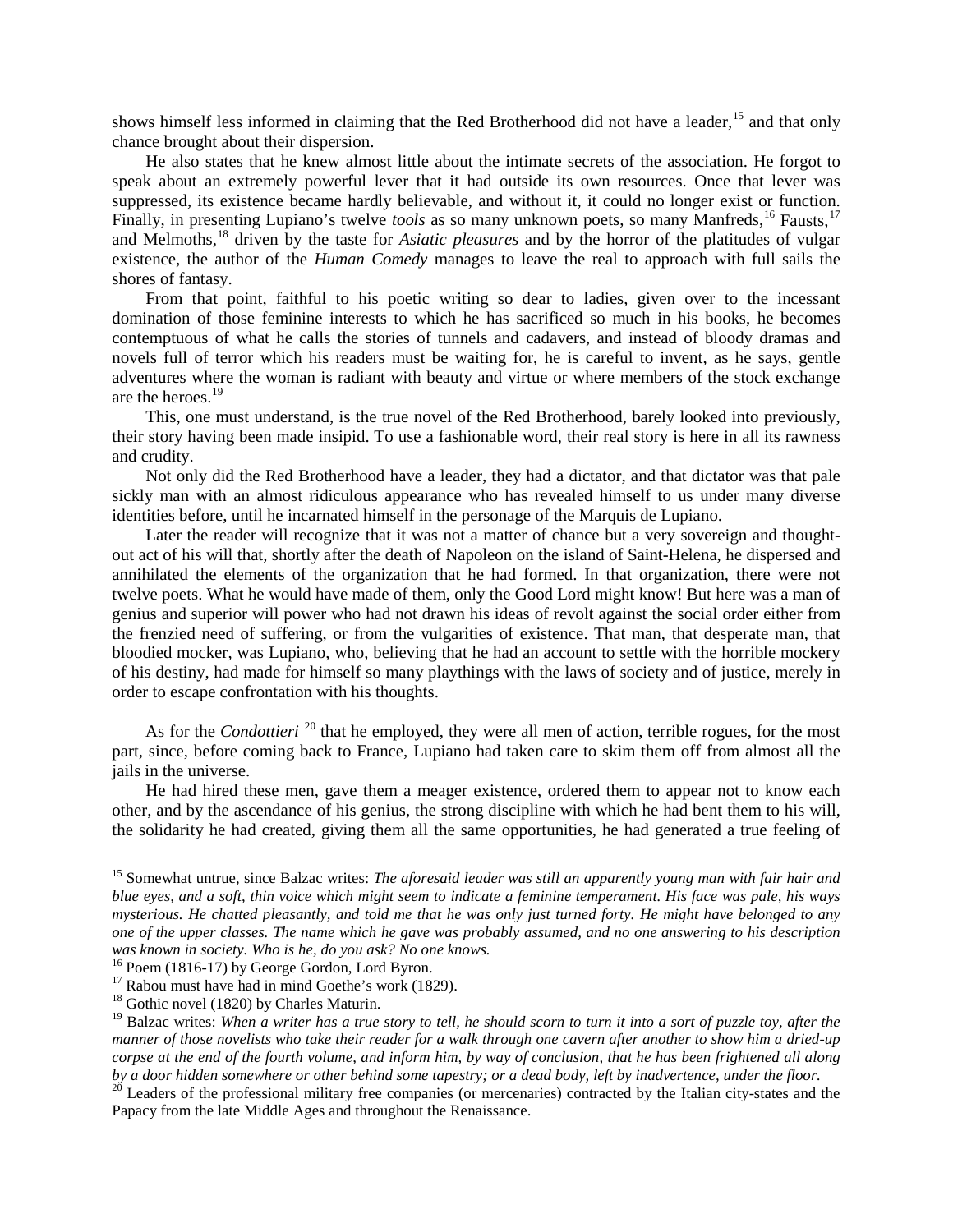union and common devotion. He had made a single bundle from their separate wills, so coherent and docile that the Superior of a monastery wouldn't have been more religiously obeyed. But beyond all those elements of strength, the Marquis felt himself in possession of incommensurable power when, by way of Madame de Camembert, he had found himself in possession of all the secrets of the Secret Bureau. The way in which he had begun his intimacy with that lady is already known to the reader. It remains now to show that, despite its strangeness, their first encounter came about very naturally; that as always, Lupiano hadn't asked anything of chance, and with that precious conquest, he had brought it about with complete and entire premeditation.

## *II. The Court of France*

It was the name given in 1819 to a kind of modern-day Court of Miracles<sup>[21](#page-4-0)</sup> located on the exterior boulevard, between the barriers of d'Enfer and of Mont-Parnasse.

Formed of vast irregular constructions, it held the remains of a farm, the outside wall of which, erected in 1787, had enclosed the outbuildings within the city limits. That unpaved enclosure, encumbered with piles of gravel, manure, and garbage, was closed on the boulevard side by an unsightly carriage door surrounded by two wooden posts and a palisade made of ship's planks holding up a collapsed wall for two- thirds of its length. A hauling enterprise that had not prospered had followed the farm. Then, to take advantage of those buildings whose dilapidation and abandon threatened them with near destruction, the owner, by making numerous interior improvements, such as workshops, sheds, and small house accommodations, had adapted them to the needs of the poor and worker population.

His tenants were a renter of carriages, a laundress, who, at the same time, served as the concierge for the little colony, a nursemaid, a Cartwright, and other artisans of diverse nature: organ grinders, an animal trainer, acrobats, professional beggars, and even some convicts wanted by the law.

One fine morning, hiding behind the name of a third party, Lupiano had come to acquire that unusual property, and after having turned out the peaceful households and workers, which could have become an obstacle to this place becoming the general quarters of his mysterious operations, he replaced them with some of his associates to create the semblance of diverse industries. There also he stored material and equipment necessary for his various projects. Thus, he had procured some old rebuilt rental carriages and turned them, in the language of thieves, into what was called then hackney cabs. Identified with a fictitious license number, but having the honest appearance of vehicles registered with the police, they could, in the evening, be used for some suspicious job without there being any way to find them again. The Marquis's foresight even went so far as building fake hearses that he held in reserve either for one of his mortuary mystifications or, if needed, for clandestine burials.

Better informed than Madame de Camembert because, when she had bought the former Terray townhouse, she had had only a vague understanding of its subterranean connections, the Marquis de Lupiano, when he had become the proprietor of the Court of France, knew with certain knowledge that, under the hovels and buildings that he was going to populate with his associates, extended vast caves and tunnels, including one with a vaulted passage that reached the townhouse on the Rue Notre-Dame-des-Champs. When the two proprietors came to an agreement, nothing was easier than to connect the two buildings with such different aspects and value with a passage that had been closed for many years.

When Lupiano was thinking about being able to say that there would soon be no longer a wall between the Court of France and the Camembert townhouse, was precisely the time when the Marquise was making the most noise in the Parisian salons with her dreaded malicious gossip and that universal knowledge of others' lives that most folks were not far from attributing to a supernatural explanation. That townhouse, having its official entry in Paris, was to be of inestimable value to the Red Brotherhood, giving them a secret entry *extra muros.* It would have come even more strongly to the attention of the Marquis because of its then-owner, Madame de Camembert. In a woman so beautiful, rich, intelligent,

<span id="page-4-0"></span> $21$  Slum district of Paris where beggars lived and from which they entered the wealthier sections of Paris to beg as cripples, blind, or maimed. When they returned to their hovels, they became "miraculously" healed.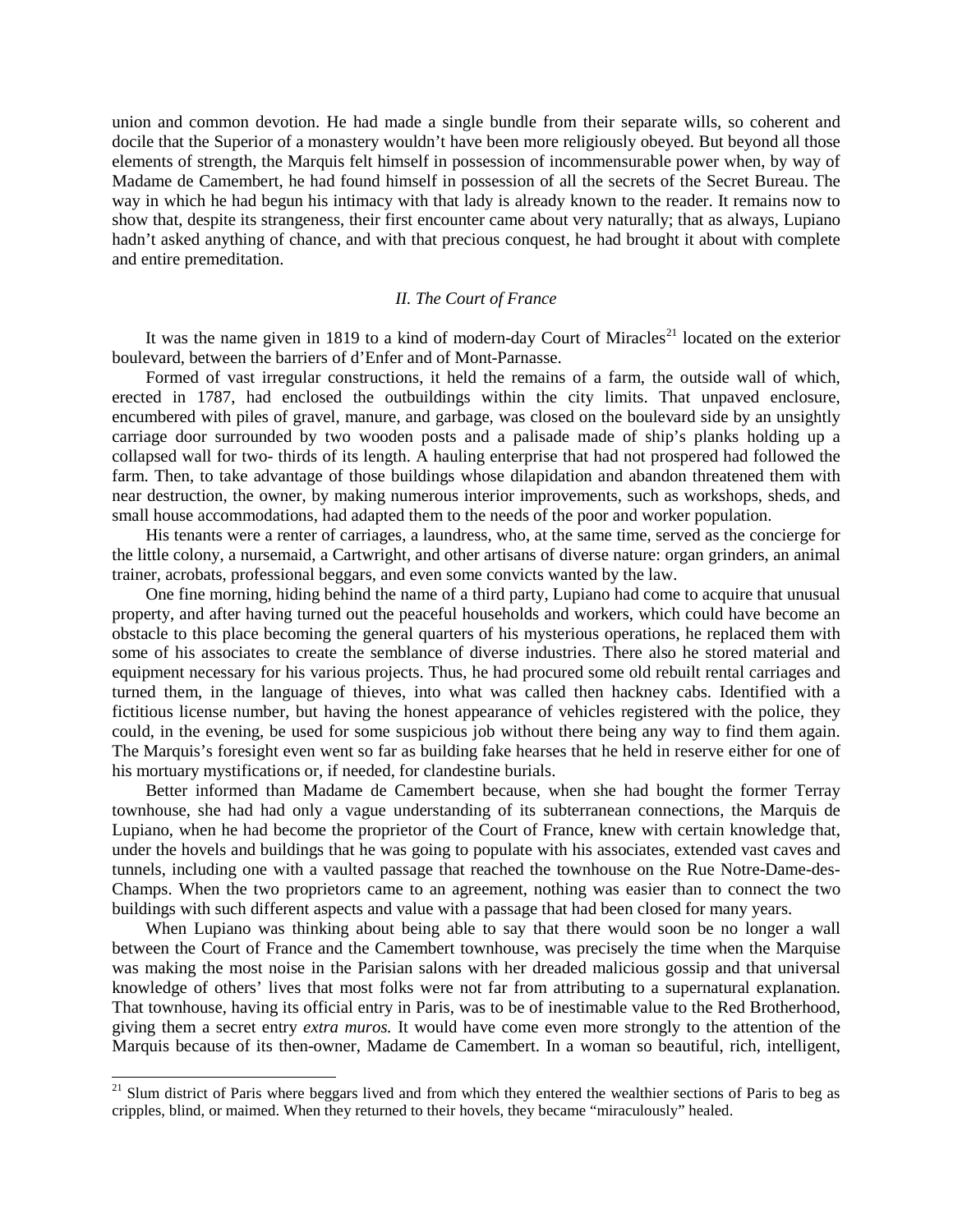coldly wicked, having the reputation of taking pleasure in dark things, and having the habit of procuring for herself rare insights right into the most inaccessible recesses of private life, it was impossible for Lupiano to not anticipate an interesting personality to study, perhaps even a desirable colleague to procure.

He felt himself drawn to that woman, and could easily have met her in society, become acquainted with her, and then recruit her into his schemes. But for the future and the usefulness of their alliance, to remain strangers to each other in the eyes of the outside world was infinitely more convenient. Seemingly working in isolation, at different points, their two clandestine powers could cover a great deal more horizon. Separately, they would be better able to throw off the curious interested in learning about them off their scent. In addition, if, in the terrible liberties that Lupiano was proposing to take with the social order, he experienced some serious failure, the Marquise would remain outside the scope of his misfortunes. Instead of having to defend herself as his accomplice, she could still serve very effectively the interests of the Brotherhood in peril. In addition, the natural aversion of the Marquis for the beaten paths, and the unusual pleasure that he experienced in astonishing and strongly striking imaginations, were well known. That explained his strange way of introduction to the Marquise, whom he had correctly judged when he thought that form of melodramatic appearance would be welcomed by her. From that point on, the mode of nocturnal communication between then continued for some time. Soon, the student having surpassed all the hopes of her master, they had no secrets from each other, and the two knew each other to the depth.

When Lupiano knew the price at which the Marquise had bought the indiscretions of Lefebvre, he claimed that, even in ridding her of that demanding and inconvenient informer, he could still maintain the intelligence established with the Secret Bureau, understanding the value of the lucrative business which he had just discovered. Not only did he claim to exploit it for himself, but he also claimed to do so on a larger scale and with much more results.

The head of the Secret Bureau was in a position to be differently informed than Lefebvre, who was only a simple employee. The name of the man currently in charge, Monsieur de Saint-Rambert, had been given to the Marquis by Madame de Camembert as being a man of very approachable integrity. Lupiano had at first presented himself to Saint-Rambert with the intention of putting down all the money necessary to purchase that integrity. But, when, in the person of this high-ranking and secret civil servant he had recognized Rempailleux, the former leader of the *Chauffeurs* and the Invisibles,<sup>[22](#page-5-0)</sup> who, later, under the name of Dulac, had joined the Sleepers' Club, but had refused to be the *brother who must die,* a clause to which all the members of their association had submitted under their charter, and instead had gone to denounce the association to the English Police, $^{23}$  $^{23}$  $^{23}$  the negotiations found themselves unusually simplified.

Partly by fear of the indiscretions and the brutalities of the terrible Marquis, by whom, for one hour he remembered having been within minutes of hanging, and partly by the addition of an income of sixty million francs offered to him over and above his appointment as Director of the Secret Bureau, Saint-Rambert had promised to deliver to Lupiano all the secrets of which his functions made him the depository. It remained agreed that the Marquis would be careful that no use of such secrets would be made that could be traced to his revelations.

When she found out that the mysterious power that she had for a long time possessed had thus been transferred to the Marquis, Madame de Camembert was all the more eager to follow the fortune of the extraordinary man who had revealed himself to her. With surprising virility, she had wanted to be associated without reserve to all his projects and to all his luck, even if, according to her, she had occupied the *thirteenth chair* in the association that still remained to be filled.

But, Lupiano only wanted her in his murderous brotherhood as an honorary member, or a foreign associate, and to bring about a complete liberty in their relations, he had begun by inventing the farce of the *Girl with the Death's Head.* The self-assurance and the cleverness that the Marquise had put into

<span id="page-5-1"></span><span id="page-5-0"></span> $\frac{22}{23}$  See Volume 1, pages 149 seq.<br> $\frac{23}{23}$  See Volume 1, pages 328 seq.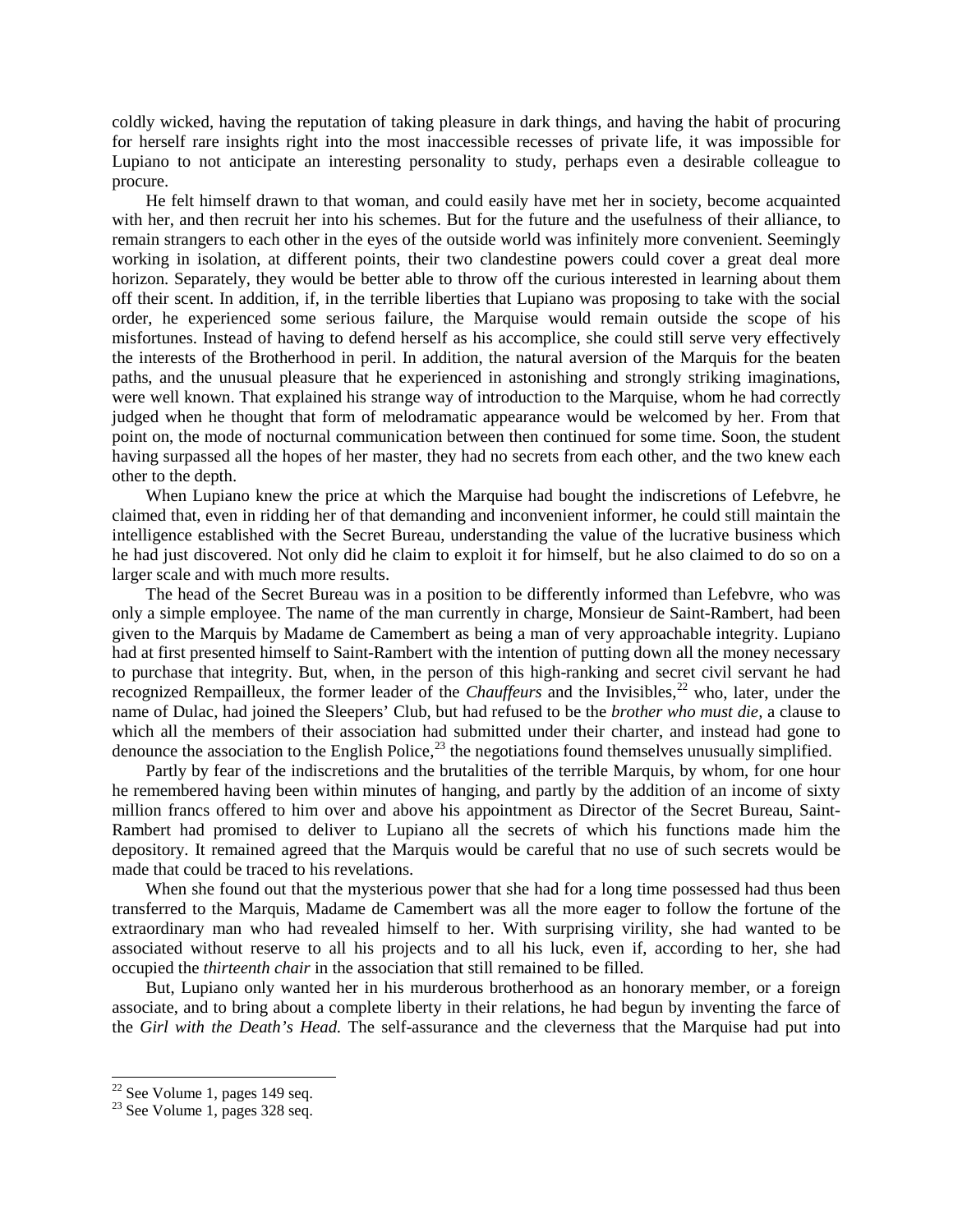playing that personage assuredly had nothing unbelievable about it, if one will recall the manner in which she got disentangled from Lefebvre.

Somewhat later, to tie more tightly her life with that of the Marquis, whom she had come to call her venerated father, she pretended to sell her townhouse to him, and play the comedy of retiring in the Convent of the Sacred-Heart in Turin, while secretly staying in Paris under that macabre disguise. She was now free to become completely absorbed into her new family, and to espouse its morals, lifestyle, ideas, and interests.

However, it must be said that, during the episode during which she became was annoyed with Lelouard, she showed herself regrettably female. Her insistence on being right and in revenging herself for what it pleased her to call a terrible affront, by practicing a cruel hoax on the merchant, might perhaps have ended by causing the Brotherhood serious trouble if Lupiano—as it remains for us to tell—hadn't managed to make the threatening Statue of the Commandatore one of his most active and intelligent agents.

The day of his masked ball, we left the Marquis in a *tête-à-tête* with Lelouard. Recognizing in all of that man's actions, as he had previously told Madame de Camembert, an energy and a strength of invention that he himself wouldn't have disavowed, he had decided to initiate him into all the mysteries of his shady enterprise. Bringing up the matter frankly, he said:

"Monsieur, I must ask you to take back the 20,000 francs which you have just given me for the Doctor. They were not won from you honestly."

"You astonish me," Lelouard responded. "I don't think I'm easy to dupe, and I watched closely my adversary's play..."

"To catch him cheating," Lupiano interrupted. "And you would have, if he hadn't been one of the cleverest of prestidigitators. But I surround myself only with first-class virtuosos of every kind. In addition, you were able to see with what art everything was carried out to bring you right to the denouement of the comedy, from which you have just taken your revenge very cleverly."

"Then you will admit, Monsieur le Marquis that in my turn I have finally intrigued you a little?"

"To the point that I have the greatest curiosity to learn how you have been able to prepare this interesting vengeance."

"*Mon Dieu*! Nothing was simpler. The day after the day the Doctor had taken me in so well, I went to a sculptor friend to ask him to open his purse to me. He had just finished a bust of Monsieur de Lucheux, made from a plaster mold of the face of the dead man. You understand that, from the same mold, I could obtain a frighteningly real mask."

"Very good! But the part that the Marquise played in the death of Monsieur de Lucheux, who told you that?"

"After having been exemplarily discreet about his relationship with Madame de Camembert, Lefebvre admitted everything to me when he found she didn't even deign to remember his name.

"Then he has returned, that excellent Commandant Lefebvre?"

"The poor man! On the contrary, he is on his way to Madagascar, where he is probably going to find other deceptions after those of the *Champ d'Asile*, but before his departure, I was able to talk to him at some length."

"Here?" Lupiano asked.

"Oh, no, Monsieur le Marquis. In Texas, where I've come from."

"What! You undertook that voyage just to get that information from him?"

"Exactly. Wouldn't you have done the same?"

"Well, yes; but except for you and I, I hardly know any man capable of going so far to get information"

"On leaving you," Lelouard continued, "I was desperate, the victim of one of the most humiliating jokes. Under the burden of a debt that didn't allow me to get revenge for that detestable trick, I was prey to a furious desire for vengeance. In thinking about it deeply, I persuaded myself that between Lefebvre and Madame de Camembert, there must have been something more than what he had told me. You yourself, Marquis, had excited my curiosity to the highest degree, and it wasn't difficult to see that,